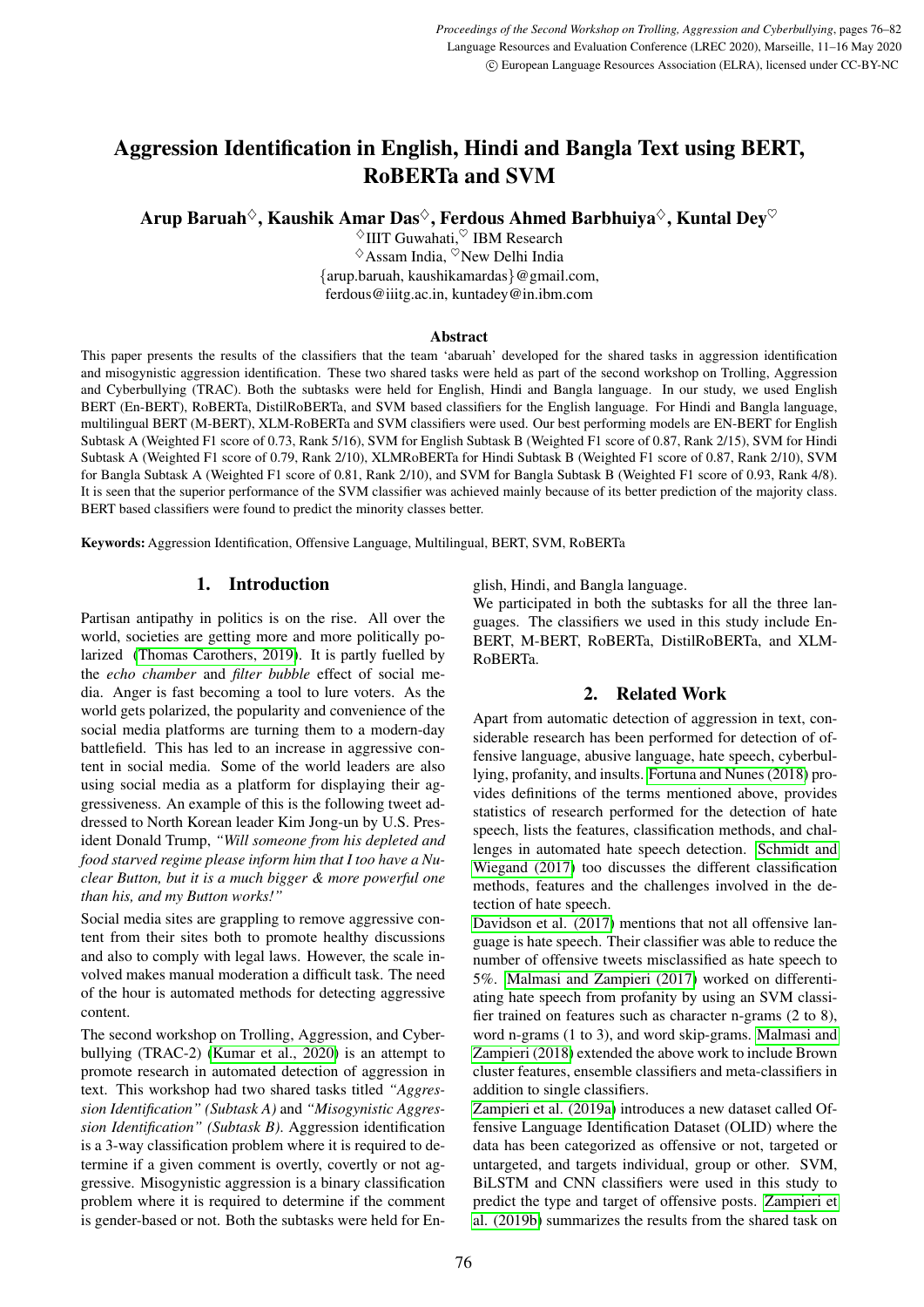| Language | <b>Type</b> | <b>Total</b> | <b>NAG</b>  | <b>CAG</b>  | <b>OAG</b>  | <b>NGEN</b> | <b>GEN</b>  | <b>Max</b> | Length below |
|----------|-------------|--------------|-------------|-------------|-------------|-------------|-------------|------------|--------------|
|          |             |              |             |             |             |             |             | Length     | 50 words     |
| English  | Train       | 4263         | 3375        | 453         | 435         | 3954        | 309         | 806        | 93.31%       |
|          |             |              | (79.17%)    | $(10.63\%)$ | $(10.20\%)$ | (92.75%)    | $(7.25\%)$  |            |              |
| English  | Dev         | 1066         | 836         | 117         | 113         | 993         | 73          | 457        | 93.34%       |
|          |             |              | $(78.42\%)$ | $(10.98\%)$ | $(10.60\%)$ | (93.15%)    | $(6.85\%)$  |            |              |
| English  | <b>Test</b> | 1200         | 690         | 224         | 286         | 1025        | 175         | 1390       | 77.41%       |
|          |             |              | $(57.50\%)$ | (18.67%)    | $(23.83\%)$ | $(85.42\%)$ | $(14.58\%)$ |            |              |
| Hindi    | Train       | 3984         | 2245        | 829         | 910         | 3323        | 661         | 557        | 95.41%       |
|          |             |              | $(56.35\%)$ | $(20.81\%)$ | $(22.84\%)$ | $(83.41\%)$ | (16.59%)    |            |              |
| Hindi    | Dev         | 997          | 578         | 211         | 208         | 845         | 152         | 230        | 93.98%       |
|          |             |              | (57.97%)    | $(21.16\%)$ | $(20.86\%)$ | (84.75%)    | $(15.26\%)$ |            |              |
| Hindi    | Test        | 1200         | 325         | 191         | 684         | 633         | 567         | 669        | 89.92%       |
|          |             |              | $(27.08\%)$ | $(15.92\%)$ | $(57.00\%)$ | (52.75%)    | (47.25%)    |            |              |
| Bangla   | Train       | 3826         | 2078        | 898         | 850         | 3114        | 712         | 154        | 98.64%       |
|          |             |              | $(54.31\%)$ | (23.47%)    | $(22.22\%)$ | $(81.39\%)$ | $(18.61\%)$ |            |              |
| Bangla   | Dev         | 957          | 522         | 218         | 217         | 766         | 191         | 182        | 98.64%       |
|          |             |              | $(54.55\%)$ | (22.78%)    | $(22.68\%)$ | $(80.04\%)$ | $(19.96\%)$ |            |              |
| Bangla   | Test        | 1188         | 712         | 225         | 251         | 986         | 202         | 113        | 99.24%       |
|          |             |              | $(59.93\%)$ | $(18.94\%)$ | (21.13%)    | $(83.00\%)$ | $(17.00\%)$ |            |              |

Table 1: Dataset Statistics

<span id="page-1-1"></span>identification and categorization of offensive language held as part of Semantic Evaluation 2019. The best performing system in subtask A of OffensEval 2019 used a BERT based model [\(Liu et al., 2019b\)](#page-6-8) and obtained a macro F1 score of 0.8286. [Zhu et al. \(2019\)](#page-6-9) also used a BERT based model and obtained the 3rd rank in subtask A of OffensEval 2019 with a macro F1 score of 0.8136.

The results of the TRAC-1 has been summarized in [Kumar](#page-6-10) [et al. \(2018\)](#page-6-10). As can be seen, both deep learning (LSTM, BiLSTM, CNN) and traditional machine learning classifiers (SVM, Logistic Regression, Random Forest, Naive Bayes) were used in this shared task.

Similarly, the HASOC  $<sup>1</sup>$  $<sup>1</sup>$  $<sup>1</sup>$  [\(Mandl et al., 2019\)](#page-6-11) workshop</sup> organized at FIRE2019 was also aimed at stimulating research the aforementioned areas in Hindi, English and German languages respectively. They note that the most widely used approach was LSTMs coupled with word embeddings. In this workshop, the participants used a wide variety of models such as BERT, SVM, CNN, LSTM with Attention, etc.

## 3. Data

<span id="page-1-2"></span>The dataset for subtask A has been labelled as either overtly aggressive (OAG), covertly aggressive (CAG) or not aggressive (NAG). The dataset for subtask B has been labelled as gendered (GEN) or non-gendered (NGEN). The dataset is further described in [Bhattacharya et al. \(2020\)](#page-5-1).

Table [1](#page-1-1) shows the statistics of the dataset used for the two shared tasks. As can be seen, the dataset is imbalanced with NAG (for subtask A) and NGEN (for subtask B) occurring more frequently in all the three languages. The NGEN category occurred as high as 93.15% in the English development dataset. This, however, is a true reflection of the proportion of aggressive and non-aggressive comments in real

life as has been mentioned in [Gao et al. \(2017\)](#page-6-12). The only exception is the Hindi test dataset. In this dataset, OAG is the most frequently occurring class for subtask A and this dataset is almost balanced for subtask B.

As can be seen, the comments were also of varied length (in terms of the number of words). The longest comment of 1390 words occurred in the English test dataset. However, as can be seen from the table, the majority of the comments were of length less than 50 words.

# 4. Methodology

# <span id="page-1-4"></span>4.1. Preprocessing

In our work, before performing tokenization, the text was converted to lower case. This conversion to lower-case was performed through the BERT tokenizer and the TFIDF vectorizer. As mentioned in section [3,](#page-1-2) except for English and Hindi test set, more than 93% of the comments were of length less than 50 tokens. Hence, for En-BERT and M-BERT, the maximum sequence length of 50 was used. Comments of length beyond 50 tokens were truncated. In the RoBERTa models, the long sentences were split into multiple samples <sup>[3](#page-3-0)</sup>.

## 4.2. Classifiers

# 4.2.1. English BERT (En-BERT)

English BERT [\(Devlin et al., 2019\)](#page-5-2) is a bi-directional model based on the transformer architecture. The transformer architecture is an architecture based solely on attention mechanism [\(Vaswani et al., 2017\)](#page-6-13). The transformer architecture overcomes the inherent sequential nature of Recurrent Neural Networks (RNN) and hence they are more conducive for parallelization.

In our study, we used the uncased large version of En-BERT [2](#page-1-3) . This version has 24 layers and 16 attention heads. This

<span id="page-1-0"></span><sup>1</sup><https://hasocfire.github.io/hasoc/2019/>

<span id="page-1-3"></span><sup>2</sup> <https://github.com/google-research/bert>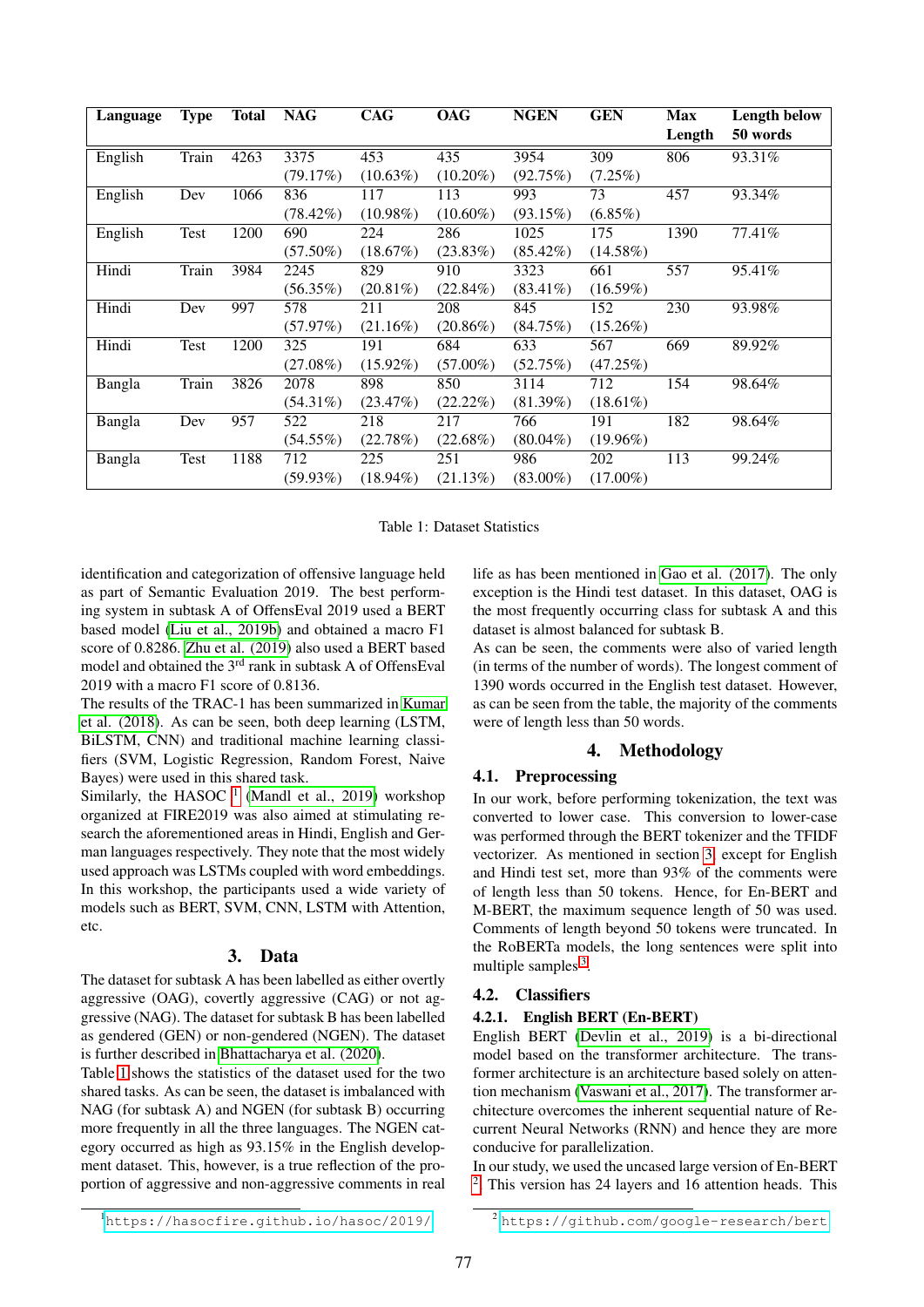model generates 1024 dimensional vector for each word. We used 1024 dimensional vector of the Extract layer as the representation of the comment. Our classification layer consisted of a single Dense layer.

For subtask A, the dense layer consisted of 3 units and the *softmax* activation function was used. The loss function used was *sparse categorical crossentropy*. For subtask B, the dense layer consisted of 1 unit and the *sigmoid* activation function was used. The loss function used was *binary crossentropy*. The *Adam* optimizer with a learning rate of 2e-5 was used for training the model. The model was trained for 15 epochs. Early stopping with patience of 5 was used for both the subtasks. *Sparse categorical accuracy* was monitored for early stopping.

### 4.2.2. Multilingual BERT (M-BERT)

Multilingual BERT is BERT trained for multilingual tasks. It was trained on monolingual Wikipedia articles of 104 different languages. It is intended to enable M-BERT finetuned in one language to make predictions for another language. In our study, we used the M-BERT model having 12 layers and 12 heads. This model generates 768 dimensional vector for each word. We used the 768 dimensional vector of the Extract layer as the representation of the comment. Just like for the English language subtasks, a single Dense layer was used as the classification model. The hyperparameters used for training the model is the same as mentioned for the English language.

<span id="page-2-0"></span>

|     | <b>Algorithm 1 Naive Checkpoint Ensemble</b>                |
|-----|-------------------------------------------------------------|
|     | 1: $A \leftarrow$ True labels                               |
|     | 2: $P \leftarrow$ Model predictions at each epoch           |
|     | 3: $N \leftarrow$ Num samples, $C \leftarrow$ Num classes   |
|     | 4: $reverse \leftarrow boolean$                             |
| 5:  | <b>function</b> $ENSEMBLE(P, A, N, C, reverse)$             |
| 6:  | $models \leftarrow \{\}, val \leftarrow 0$                  |
| 7:  | $Z[N][C] \leftarrow$ Zero Matrix                            |
| 8:  | $\epsilon \leftarrow len(P)$<br>$\triangleright$ Num Epochs |
| 9:  | <b>if</b> reverse then                                      |
| 10: | $range \leftarrow \epsilon$ to 0                            |
| 11: | else                                                        |
| 12: | $range \leftarrow 0$ to $\epsilon$                          |
| 13: | end if                                                      |
| 14: | for $(e \leftarrow range)$ do                               |
| 15: | $temp \leftarrow Z$                                         |
| 16: | $temp \leftarrow temp + P[e]$                               |
| 17: | if $metric(A, temp) > val$ then                             |
| 18: | $Z \leftarrow Z + P$                                        |
| 19: | $models \leftarrow models \cup e$                           |
| 20: | $val \leftarrow metric(A, temp)$                            |
| 21: | else                                                        |
| 22: | continue                                                    |
| 23: | end if                                                      |
| 24: | end for                                                     |
| 25: | <b>return</b> models, val                                   |
|     | 26: end function                                            |

#### <span id="page-2-2"></span>4.2.3. RoBERTa and DistilRoBERTa

RoBERTa [\(Liu et al., 2019c\)](#page-6-14) improves upon BERT by adding a few modifications to the original model such as

### Algorithm 2 Make Prediction

- <span id="page-2-1"></span>1:  $m$  ← model ids chosen for ensemble
- 2:  $E[N][C] \leftarrow$  Zero Matrix
- 3: for  $i$  in  $m$  do
- 4: Load model with weights at epoch  $i$
- 5:  $p \leftarrow model.predict(samples)$
- 6:  $E \leftarrow E + p$
- 7: end for
- 8:  $preds \leftarrow Index of max element in each row of N$

training on a larger dataset, dynamically masking out tokens compared to the original static masking, etc. Distil-RoBERTa [\(Sanh et al., 2019\)](#page-6-15) is a compressed version of the same which trains faster and preserves up to 95% of the performance of the original. For both of these models, we make use of the pre-trained *base* versions made available by the HuggingFace Transformers library [\(Wolf et al., 2019\)](#page-6-16). We make use of the RoBERTa model for English Task A and DistilRoBERTa for English Task B. We use an attention layer [\(Zhou et al., 2016\)](#page-6-17) on top of the embeddings of the underlying pre-trained model. However, instead of the tanh activation function used in the original work, we used  $penalized - tanh$  which is demonstrated to work better for NLP tasks [\(Eger et al., 2019\)](#page-6-18) combined with a crossentropy loss function. We also do not apply  $softmax$  on the output of the classifying layer as done in the original work and instead use argmax directly on the final layer outputs to make the prediction. We make use of the Ranger Optimizer which is a combination of RAdam [\(Liu et al.,](#page-6-19) [2019a\)](#page-6-19) wrapped with Lookahead [\(Zhang et al., 2019\)](#page-6-20) to train the model. The entire model is fine-tuned with a tiny learning rate of  $1e - 4$  for both of the English classification tasks. For task A and task B, lookahead's  $(k, \alpha)$  is set to  $(5, 0.5)$  and  $(6, 0.5)$  with a weight decay of  $1e - 5$  respectively. The models were set to run for 20 epochs with early stopping patience of 4. We made use of a naive checkpoint ensembling method [\(Chen et al., 2017\)](#page-5-3) where we save the model weights and dev-set predictions (i.e. the final layer output) at each epoch. The method is given in Algorithm [1.](#page-2-0) The method is called once with *reverse* set to  $True$  and once with  $False$ . The ensembled model which maximize our chosen metric (weighted–f1) value is chosen. If the ensemble does not improve the metric, we simply choose the best model found during training. Once we have chosen the model, we use Algorithm [2](#page-2-1) to make the final prediction on the test set. This Algorithm [2](#page-2-1) simply describes adding the weights of the final classifying layer of the model and using argmax along each row to get the prediction. Naive ensembling increases the weighted f1 on the dev–set on English task A from 0.8070 to 0.8124. We did not use it for English task B as it degraded the performance.

#### 4.2.4. XLM-RoBERTa

XLM-RoBERTa [\(Conneau et al., 2019\)](#page-5-4) is a cross-lingual model that aims to tackle the *curse-of-multilinguality* problem of cross-lingual models. It is inspired by [\(Liu et](#page-6-14) [al., 2019c\)](#page-6-14) and is trained on up-to 100 languages and outperforms M-BERT in multiple cross-lingual benchmarks.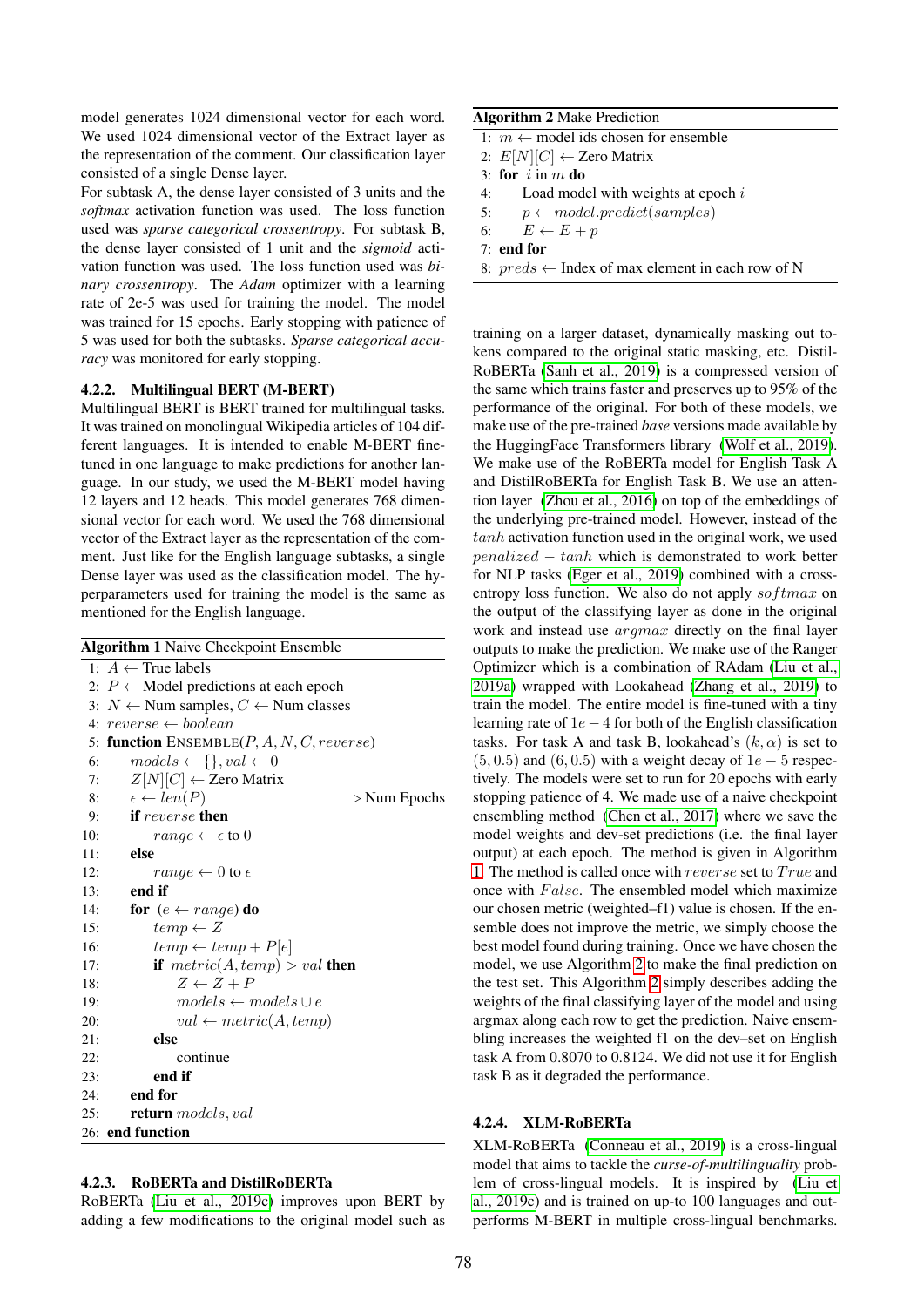Similar to Section [4.2.3,](#page-2-2) we use<sup>[3](#page-3-0)</sup> the *base* version coupled with an attention head classifier, the same optimizer, epochs, and early stopping. Lookahead's  $(k, \alpha)$  is set to  $(6, 0.5)$  with weight–decay of  $1e - 5$ . Batch-size is set to (22,24) for Bangla tasks (A, B) and 32 for both Hindi tasks. This model is used in the sub-tasks of the Hindi and Bangla languages. For the Hindi models, we use the naive checkpoint ensembling method described in Section [4.2.3.](#page-2-2) This increased the weighted f1 from 0.7146 to 0.7160 for Hindi task A and from 0.8908 to 0.8969 for Hindi task B. Naive ensembling did not yield any performance boosts in Bangla tasks.

### 4.2.5. SVM

We also used the Support Vector Machine (SVM) model for both the subtasks in all the 3 languages. The SVM model was trained using TF-IDF features of word and character ngrams. Word n-grams of size 1 to 3 and character n-grams of size 1 to 6 were used. The *linear* kernel was used for the classifier and hyperparameter C was set to 1.0.

### 5. Results

As has been mentioned in section [4,](#page-1-4) the classifiers we used include En-BERT, RoBERTa, DistilRoBERTa and SVM for the subtasks in the English language, and M-BERT, XLM-RoBERTa and SVM for the subtasks in Hindi and Bangla language.

Table [2](#page-4-0) and [3](#page-4-1) show the results we obtained on the development and test set respectively. Both the table shows the precision, recall, macro F1, weighted F1, and accuracy. Weighted F1 score is the metric that has officially been used to rank the submissions. As can be seen from table [2,](#page-4-0) the best performing classifiers on the development set were RoBERTa for English subtask A, En-BERT for English subtask B, XLM-RoBERTa for Hindi subtask A, Bangla subtask A, and Bangla subtask B, and M-BERT for Hindi subtask B.

As can be seen from table [3,](#page-4-1) the SVM classifier which was not the best on the development set, actually performed well on the test set for English subtask B (ranked  $2<sup>nd</sup>$ ), Hindi subtask A (ranked  $2<sup>nd</sup>$ ), Bangla subtask A (ranked  $2<sup>nd</sup>$ ), and Bangla subtask B (ranked  $4<sup>th</sup>$ ). The other bestperforming classifiers are En-BERT for English subtask A (ranked 5th), and XLM-RoBERTa for Hindi subtask B (ranked 2nd). The results of M-BERT for Hindi subtask A are not shown as an error was made for this run (binary classification was performed instead of performing 3-class classification).

It can also be seen from table [3](#page-4-1) that for subtask B, the best performance of all the classifiers (SVM, BERT-based, and RoBERTa-based) was obtained for the Bangla language. For subtask B, the SVM classifier had the weighted F1 score of 0.87, 0.84 and 0.92, the RoBERTa-based classifiers had a score of 0.86, 0.87 and 0.92, and the BERT-based classifiers had a score of 0.85, 0.84 and 0.92 for English, Hindi and Bangla language respectively. Even for subtask A, the classifiers obtained better score for the Bangla

language (except for RoBERTa-based classifier which obtained a slightly better score for Hindi language as compared to Bangla language).

The confusion matrices of the classifiers on the test set are shown in table [4](#page-4-2) to [9.](#page-5-5) As can be seen from table [4,](#page-4-2) the strength of En-BERT which was our best performing classifier for English subtask A, was that it predicted the minority classes better than the other two classifiers. In fact, it was the worst in predicting the majority NAG class. But because of its correct predictions for the minority classes, it was our best performing classifier for this subtask. RoBERTa too predicted the OAG class better than SVM. However, RoBERTa did not perform well in predicting the CAG class. Detecting covertly aggressive comments is very difficult and En-BERT performed better than the other two classifiers in predicting this class.

As can be seen from table [7,](#page-5-6) SVM which was our best performing classifier for English subtask B, predicted the majority class better than the other two classifiers. SVM, however, was the worst in predicting the minority class. En-BERT again was the best in predicting the minority class. En-BERT also had the best recall score for this subtask.

As mentioned in section [3,](#page-1-2) for Hindi subtask A, OAG was the majority class. XLM-RoBERTa performed better than SVM in predicting the majority class. However, SVM performed better in predicting the CAG and NAG class and hence was the best performing classifier in this subtask. For Hindi subtask B, the dataset was quite balanced, and in this dataset, XLM-RoBERTa performed the best.

For Bangla subtask A, SVM performed the best in predicting the majority NAG class as well as the CAG class. As such, it was the best performing classifier in this subtask. For Bangla subtask B, SVM again performed better in predicting the majority class. In this subtask, M-BERT and XLM-RoBERTa performed better than SVM in predicting the minority class. The best performing classifier for this subtask was SVM.

# 6. Error Analysis

On analysis of the predictions made by our classifiers on the development set, we found that our classifiers were not able to handle intentional or unintentional orthographic variations of toxic words and spelling mistakes. For example, both the SVM and En-BERT classifiers wrongly classified the comment *"Fuuck your music"* as not aggressive. This comment has been labelled by the annotators as overtly aggressive. However, after changing the toxic word *'Fuuck'* to *'Fuck'*, both the classifiers were able to make the correct prediction for the comment. Similarly, both the classifiers were not able to handle the spelling mistake for the word *'prostitute'* in the comment *'So sad she is a professional prostatiut'*. The comment was wrongly classified as not gendered. After correcting the spelling mistake, both the classifiers were able to classify the comment correctly.

Annotators have labelled comments such as *'Im homosexual and really proud of it'* and *'I. Gay'* where the user is attributing homosexuality to oneself as not gendered. However, our SVM wrongly classifies these comments as gendered based on the presence of the words *homosexual* and *gay*. So, the SVM classifier has not been able to detect the

<span id="page-3-0"></span> $3$ Code for this particular model available at [https://](https://github.com/cozek/trac2020_submission) [github.com/cozek/trac2020\\_submission](https://github.com/cozek/trac2020_submission)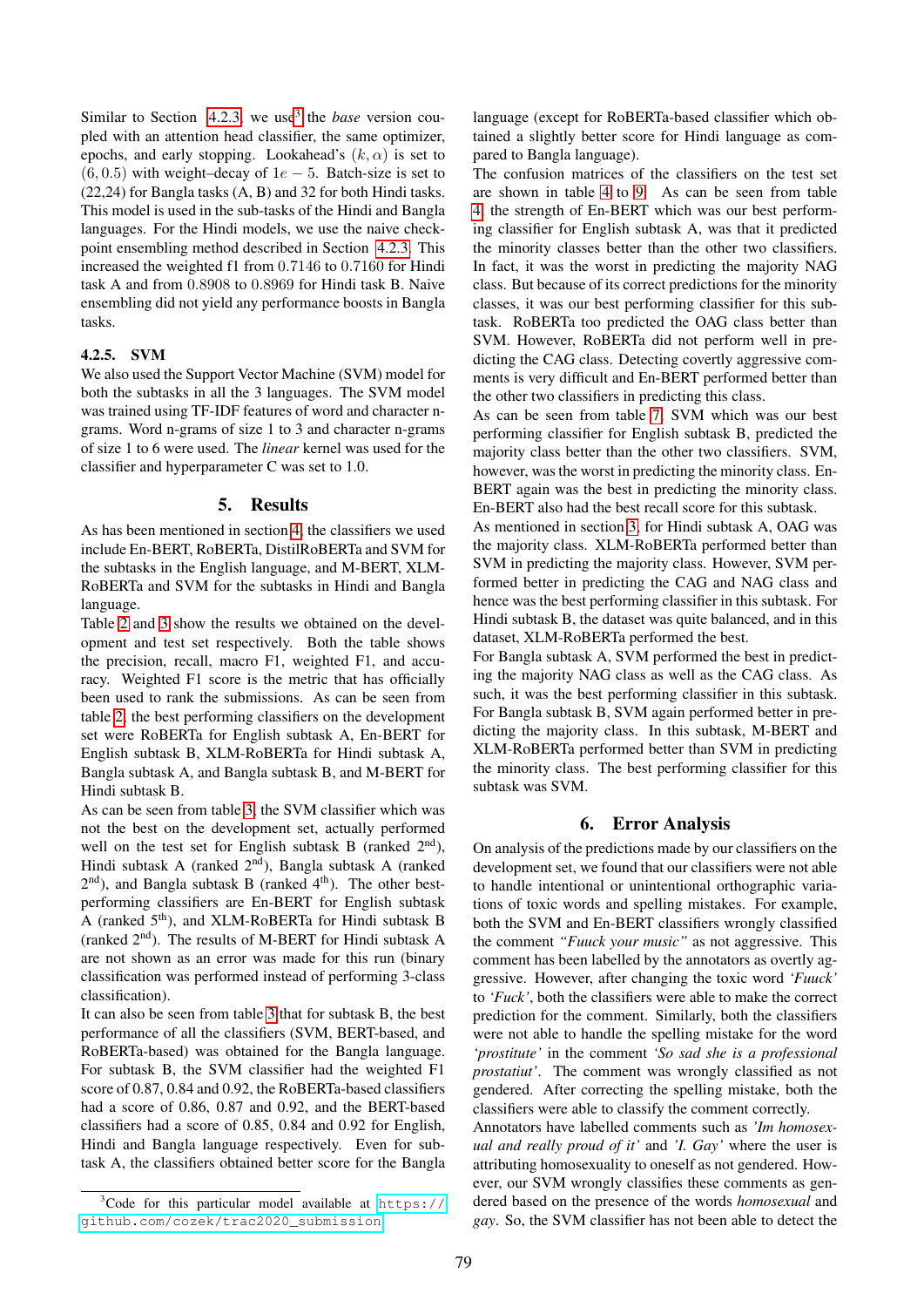| Task      | <b>System</b>        | <b>Precision (Macro)</b> | <b>Recall (Macro)</b> | F1 (macro) | F1 (weighted) | <b>Accuracy</b> |
|-----------|----------------------|--------------------------|-----------------------|------------|---------------|-----------------|
| English A | <b>SVM</b>           | 0.6415                   | 0.4807                | 0.5170     | 0.7729        | 0.8105          |
| English A | RoBERTa              | 0.6418                   | 0.5883                | 0.6106     | 0.8070        | 0.8148          |
| English A | En-BERT              | 0.5866                   | 0.5884                | 0.5871     | 0.7878        | 0.7858          |
| English B | <b>SVM</b>           | 0.8060                   | 0.6056                | 0.6490     | 0.9244        | 0.9390          |
| English B | <b>DistilRoBERTa</b> | 0.7201                   | 0.6866                | 0.7016     | 0.9260        | 0.9289          |
| English B | En-BERT              | 0.8274                   | 0.6962                | 0.7423     | 0.9400        | 0.9467          |
| Hindi A   | <b>SVM</b>           | 0.6682                   | 0.6249                | 0.6409     | 0.7074        | 0.7192          |
| Hindi A   | XLM-RoBERTa          | 0.6602                   | 0.6376                | 0.6472     | 0.7146        | 0.7207          |
| Hindi A   | M-BERT               | 0.6147                   | 0.6167                | 0.6151     | 0.6846        | 0.6871          |
| Hindi B   | <b>SVM</b>           | 0.8415                   | 0.6906                | 0.7346     | 0.8765        | 0.8917          |
| Hindi B   | XLM-RoBERTa          | 0.8125                   | 0.7565                | 0.7801     | 0.8908        | 0.8959          |
| Hindi B   | M-BERT               | 0.7977                   | 0.7781                | 0.7874     | 0.8919        | 0.8937          |
| Bangla A  | <b>SVM</b>           | 0.7096                   | 0.6557                | 0.6747     | 0.7197        | 0.7304          |
| Bangla A  | <b>XLM-RoBERTa</b>   | 0.7203                   | 0.7121                | 0.7137     | 0.7539        | 0.7513          |
| Bangla A  | M-BERT               | 0.6805                   | 0.6891                | 0.6844     | 0.7279        | 0.7252          |
| Bangla B  | <b>SVM</b>           | 0.8792                   | 0.7396                | 0.7826     | 0.8723        | 0.8851          |
| Bangla B  | XLM-RoBERTa          | 0.8580                   | 0.8319                | 0.8439     | 0.9020        | 0.9039          |
| Bangla B  | M-BERT               | 0.8585                   | 0.7998                | 0.8242     | 0.8920        | 0.8966          |

# <span id="page-4-1"></span><span id="page-4-0"></span>Table 2: Dev Set Results

| <b>Task</b> | <b>System</b>        | <b>Precision</b> | Recall  | F1      | F1         | Accuracy | Rank            |
|-------------|----------------------|------------------|---------|---------|------------|----------|-----------------|
|             |                      | (Macro)          | (Macro) | (macro) | (weighted) |          |                 |
| English A   | <b>SVM</b>           | 0.7923           | 0.6077  | 0.6489  | 0.7173     | 0.7450   |                 |
| English A   | RoBERTa              | 0.6722           | 0.5921  | 0.6130  | 0.6986     | 0.7233   |                 |
| English A   | En-BERT              | 0.6880           | 0.6415  | 0.6501  | 0.7289     | 0.7350   | 5 <sup>th</sup> |
| English B   | <b>SVM</b>           | 0.7980           | 0.6744  | 0.7121  | 0.8701     | 0.8850   | 2 <sup>nd</sup> |
| English B   | <b>DistilRoBERTa</b> | 0.7277           | 0.7101  | 0.7183  | 0.8623     | 0.8650   |                 |
| English B   | En-BERT              | 0.6980           | 0.7226  | 0.7089  | 0.8503     | 0.8458   |                 |
| Hindi A     | <b>SVM</b>           | 0.7252           | 0.7592  | 0.7363  | 0.7944     | 0.7867   | 2 <sup>nd</sup> |
| Hindi A     | XLM-RoBERTa          | 0.7129           | 0.7269  | 0.7188  | 0.7927     | 0.7892   |                 |
| Hindi B     | <b>SVM</b>           | 0.8597           | 0.8373  | 0.8395  | 0.8408     | 0.8433   |                 |
| Hindi B     | XLM-RoBERTa          | 0.8704           | 0.8673  | 0.8683  | 0.8689     | 0.8692   | 2 <sup>nd</sup> |
| Hindi B     | <b>M-BERT</b>        | 0.8395           | 0.8363  | 0.8372  | 0.8379     | 0.8383   |                 |
| Bangla A    | <b>SVM</b>           | 0.8385           | 0.7171  | 0.7586  | 0.8083     | 0.8199   | 2 <sup>nd</sup> |
| Bangla A    | XLM-RoBERTa          | 0.7434           | 0.7136  | 0.7264  | 0.7880     | 0.7938   |                 |
| Bangla A    | <b>M-BERT</b>        | 0.7265           | 0.6945  | 0.7074  | 0.7740     | 0.7820   |                 |
| Bangla B    | <b>SVM</b>           | 0.9299           | 0.8167  | 0.8600  | 0.9258     | 0.9310   | 4 <sup>th</sup> |
| Bangla B    | XLM-RoBERTa          | 0.8431           | 0.8617  | 0.8519  | 0.9153     | 0.9141   |                 |
| Bangla B    | <b>M-BERT</b>        | 0.8619           | 0.8648  | 0.8633  | 0.9227     | 0.9226   |                 |

<span id="page-4-2"></span>Table 3: Official Results on Test Set

|                 |            | <b>SVM</b> |            |    | <b>RoBERTa</b> |                          | En-BERT |     |            |
|-----------------|------------|------------|------------|----|----------------|--------------------------|---------|-----|------------|
|                 | Pred       | Pred       | Pred       |    |                | Pred Pred Pred Pred Pred |         |     | Pred       |
|                 | <b>CAG</b> | NAG.       | <b>OAG</b> |    |                | CAG NAG OAG              | CAG     | NAG | <b>OAG</b> |
| <b>True CAG</b> | 86         | 135        | 3          | 64 | 132            | 28                       | 122     | 83  | 19         |
| True NAG        |            | 677        | 10         | 26 | 645            | 19                       | 48      | 624 | 18         |
| <b>True OAG</b> | 26         | 129        | 131        | 38 | 89             | 159                      | 97      | 53  | 136        |

Table 4: Confusion Matrix on Test Set for English Subtask A

|                          |      | <b>SVM</b> |                            | XLM-RoBERTa |             |     |  |
|--------------------------|------|------------|----------------------------|-------------|-------------|-----|--|
|                          | Pred |            | Pred Pred   Pred Pred Pred |             |             |     |  |
|                          | CAG  |            | $NAG$ OAG                  |             | CAG NAG OAG |     |  |
| True CAG $\parallel$ 121 |      | 52         | 18                         | -101        | 53          | 37  |  |
| <b>True NAG</b>          | 42.  | 273        | 10                         | 54          | 257         | 14  |  |
| <b>True OAG</b>          | 64   | 70         | 550                        | 46          | 49          | 589 |  |

Table 5: Confusion Matrix on Test Set for Hindi Subtask A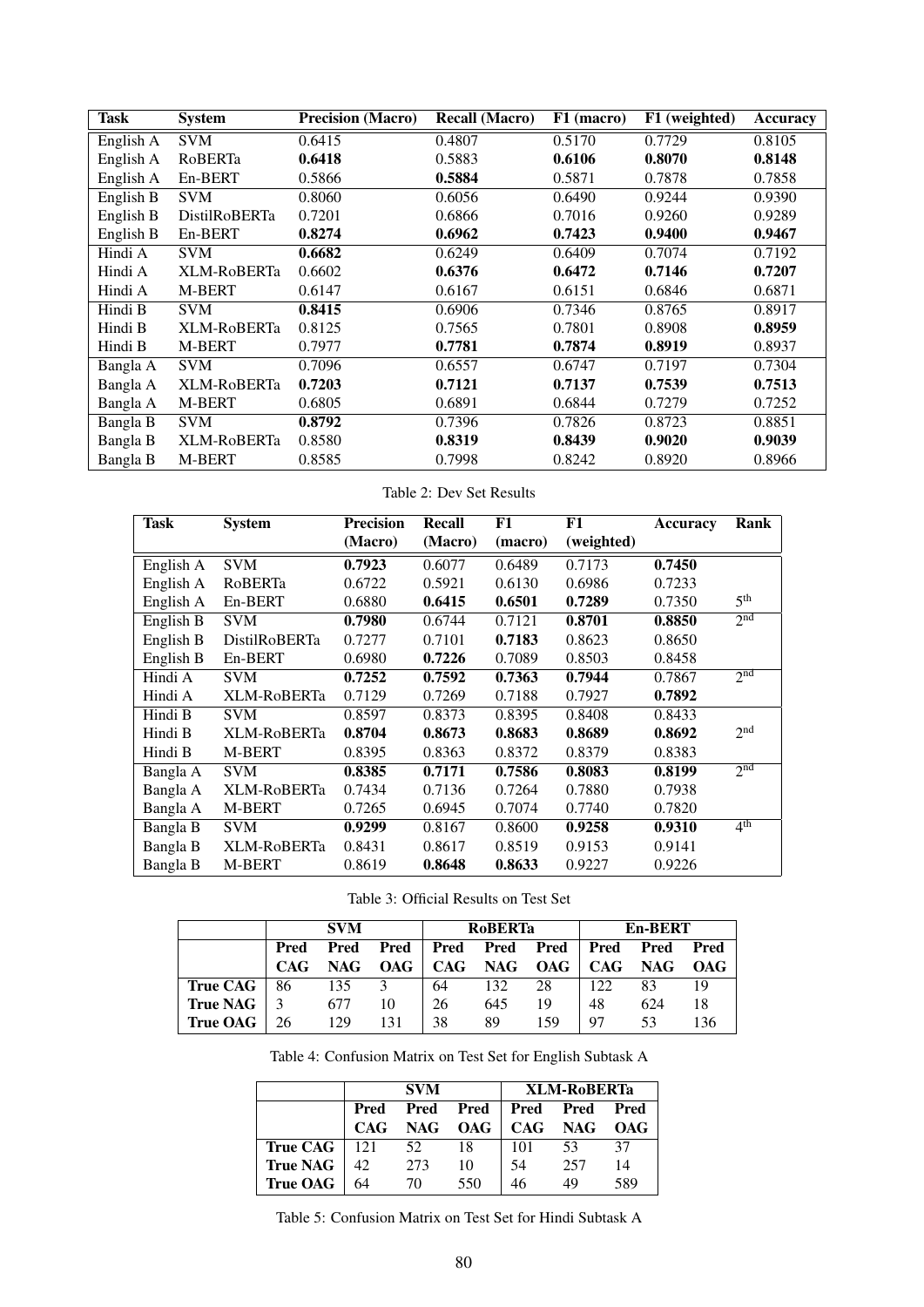|                          |      | <b>SVM</b>       |     |     | XLM-RoBERTa |                                         | <b>M-BERT</b> |     |     |
|--------------------------|------|------------------|-----|-----|-------------|-----------------------------------------|---------------|-----|-----|
|                          | Pred | Pred             |     |     |             | Pred Pred Pred Pred Pred Pred Pred      |               |     |     |
|                          |      |                  |     |     |             | CAG NAG OAG   CAG NAG OAG   CAG NAG OAG |               |     |     |
| True CAG $\parallel$ 116 |      | $\overline{101}$ | 8   | 115 | 82          | 28                                      | -100          | 90  | 35  |
| True NAG $\parallel$ 14  |      | 691              |     | 42  | 647         | 23                                      | .53           | 645 | 14  |
| <b>True OAG</b>   $16$   |      | 68               | 167 | 33  | 37          | 181                                     | 26            | 41  | 184 |

<span id="page-5-6"></span>Table 6: Confusion Matrix on Test Set for Bangla Subtask A

|                  | <b>SVM</b>   |             |            | <b>ROBERTa</b> | En-BERT    |             |
|------------------|--------------|-------------|------------|----------------|------------|-------------|
|                  | Pred<br>Pred |             | Pred       | Pred           | Pred       | Pred        |
|                  | <b>GEN</b>   | <b>NGEN</b> | <b>GEN</b> | <b>NGEN</b>    | <b>GEN</b> | <b>NGEN</b> |
| <b>True GEN</b>  | 66           | 109         | 86         | 89             | 96         | 79          |
| <b>True NGEN</b> | 29           | 996         | 73         | 952            | 106        | 919         |

Table 7: Confusion Matrix on Test Set for English Subtask B

|                  |              | <b>SVM</b>  |            | XLM-RoBERTa | <b>M-BERT</b> |             |
|------------------|--------------|-------------|------------|-------------|---------------|-------------|
|                  | Pred<br>Pred |             | Pred       | Pred        | Pred          | Pred        |
|                  | <b>GEN</b>   | <b>NGEN</b> | <b>GEN</b> | <b>NGEN</b> | <b>GEN</b>    | <b>NGEN</b> |
| <b>True GEN</b>  | 413          | 154         | 473        | 94          | 453           | 114         |
| <b>True NGEN</b> | 34           | 599         | 63         | 570         | 80            | 553         |

Table 8: Confusion Matrix on Test Set for Hindi Subtask B

|                  |                    | <b>SVM</b>          |                    | XLM-RoBERTa         | <b>M-BERT</b>      |                     |
|------------------|--------------------|---------------------|--------------------|---------------------|--------------------|---------------------|
|                  | Pred<br><b>GEN</b> | Pred<br><b>NGEN</b> | Pred<br><b>GEN</b> | Pred<br><b>NGEN</b> | Pred<br><b>GEN</b> | Pred<br><b>NGEN</b> |
| <b>True GEN</b>  | 130                | 72                  | 158                | 44                  | 157                | 45                  |
| <b>True NGEN</b> | 10                 | 976                 | 58                 | 928                 | 47                 | 939                 |

Table 9: Confusion Matrix on Test Set for Bangla Subtask B

benign use of these words. The En-BERT classifier however correctly classified these comments correctly as not gendered.

Our classifiers were not able to correctly classify comments such as *'There are only 2 genders'* that require world knowledge. The above comment was labelled by the annotators as gendered. However, because of the absence of any toxic words, the above comment was classified by both the SVM and En-BERT classifier as not gendered.

There were also certain comments such as *'Hot'* that were labelled as gendered by the annotators. These comments are ambiguous and can belong to either of the two categories. Most likely, these comments we labelled so based on some contextual information. In the absence of contextual information, our classifiers did not classify these comments correctly.

## 7. Conclusion

We used BERT, RoBERTa and SVM based classifiers for detection of aggression in English, Hindi and Bangla text. Our SVM classifier performed remarkably well on the test set and obtained 2<sup>nd</sup> rank in the official results for 3 of the 6 tests and obtained 4<sup>th</sup> in another. However, on closer analysis, it is seen that the superior performance of the SVM classifier was mainly due to the better prediction of the majority class. BERT based classifiers were found to predict the minority classes better. It was also found that our clas<span id="page-5-5"></span>sifiers did not handle spelling mistakes and intentional orthographic variations correctly. FastText word embeddings are better in handling orthographic variations. As a future study, it can be checked if FastText embeddings improve performance on this dataset. Another option would be to use automatic methods for correcting grammatical and spelling mistakes. Use of contextual information and world knowledge for automatic detection of aggression needs further investigation.

### 8. Bibliographical References

- <span id="page-5-1"></span>Bhattacharya, S., Singh, S., Kumar, R., Bansal, A., Bhagat, A., Dawer, Y., Lahiri, B., and Ojha, A. K. (2020). Developing a multilingual annotated corpus of misogyny and aggression.
- <span id="page-5-3"></span>Chen, H., Lundberg, S., and Lee, S.-I. (2017). Checkpoint ensembles: Ensemble methods from a single training process.
- <span id="page-5-4"></span>Conneau, A., Khandelwal, K., Goyal, N., Chaudhary, V., Wenzek, G., Guzmán, F., Grave, E., Ott, M., Zettlemoyer, L., and Stoyanov, V. (2019). Unsupervised cross-lingual representation learning at scale.
- <span id="page-5-0"></span>Davidson, T., Warmsley, D., Macy, M., and Weber, I. (2017). Automated Hate Speech Detection and the Problem of Offensive Language. In *Proceedings of ICWSM*.
- <span id="page-5-2"></span>Devlin, J., Chang, M.-W., Lee, K., and Toutanova, K. (2019). BERT: Pre-training of deep bidirectional trans-